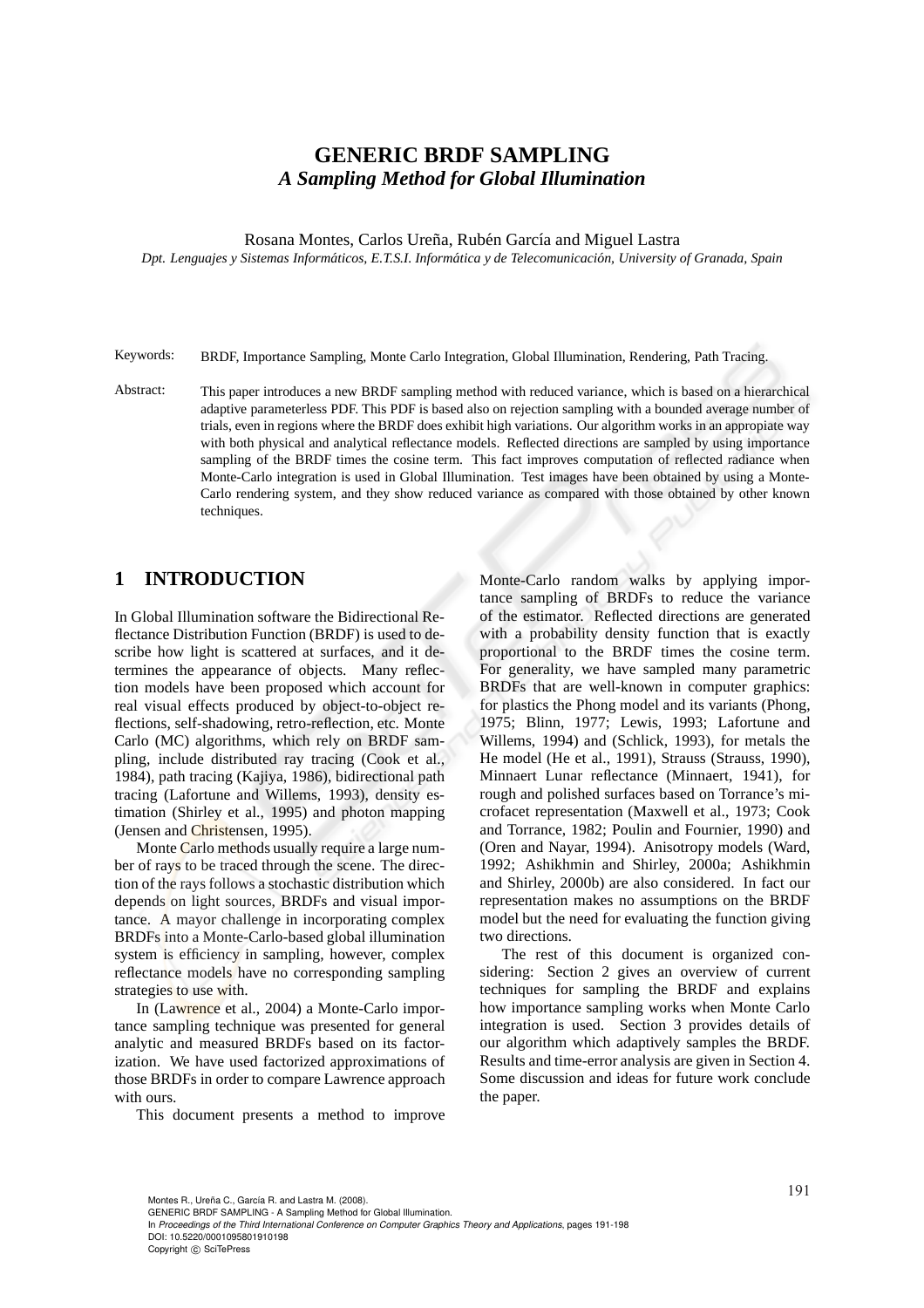# **2 REFLECTANCE EQUATION AND MONTE-CARLO ESTIMATION**

One of the main interests in Global Illumination relies on the evaluation of the reflected radiance, by using the *reflectance equation*:

$$
L_r(\mathbf{w}_o) \stackrel{\text{def}}{=} \int_{\Omega} f_r(\mathbf{w}_o, \mathbf{w}_i) L_i(\mathbf{w}_i) (\mathbf{w}_i \cdot \mathbf{n}) d\sigma(\mathbf{w}_i) \tag{1}
$$

Here  $L_i$  stands for incoming radiance and  $L_r$  for reflected radiance. The above equation is usually solved in global illumination by using MC integration, because it is often impossible to obtain analytic expressions for  $L_r$  or  $L_i$ . Let  $\mathbf{w}_o = (u_x, u_y, u_z)$  and  $\mathbf{w}_i = (v_x, v_y, v_z)$  be two unit-vectors in  $\Omega$ , the hemisphere of unit radius with  $\mathbf{n} \stackrel{\text{def}}{=} (0,0,1)$ .

### **2.1 MC Numerical Estimation of** *L<sup>r</sup>*

Integration over the hemisphere  $\Omega$  can be done by using three related measures defined in that domain: (1) the solid angle measure (which we note as σ), (2) the projected solid angle measure  $(\sigma_p)$  and (3) an area measure *A*.

$$
(\mathbf{w} \cdot \mathbf{n}) d\sigma(\mathbf{w}) = d\sigma_p(\mathbf{w}) = dA(h(\mathbf{w})) \qquad (2)
$$

Let *D* denote the unit radius disc in  $\mathbb{R}^2$ . By using equation (2), the reflectance equation (1) can be alternatively expressed as:

$$
L_r(\mathbf{w}_o) = \int_D f_r(\mathbf{w}_o, \mathbf{w}_{xy}) L_i(\mathbf{w}_{xy}) dA(x, y) \quad (3)
$$

where  $\mathbf{w}_{xy} \in D$  is the projection of  $\mathbf{w}_i$  onto *D*.

When numerical integration of an arbitrary integrable (w.r.t. a measure  $\mu$ ) function  $g \in S \to \mathbb{R}$ is done by using MC techniques, random samples in *S* must be generated from a random variable with probability measure *P* —which obeys  $P(S) = 1$  and it is absolutely continuous w.r.t  $\mu$ —. The function  $p \stackrel{\text{def}}{=} dP/d\mu$  is frequently called the probability density function (PDF) of those samples. From *n* such random samples (namely  $\{x_1, \ldots, x_n\}$ ) we can build a new random variable  $(r.v.)$   $X_n$  whose mean value is the integral *I* we want to compute. This is done by generating samples sets whose PDF is *p*, and evaluating  $X_n$  on them. The variance of  $X_n$  is a value which determines the efficiency of the method.

Designing efficient MC sampling methods usually means designing *good* PDFs by using all available information about *g*. The closer *p* to  $g/I$  the less variance we obtain (ideally  $p = g/I$ ). Consider now integrals like equation (1) and assume we have no knowledge about irradiance or other terms of the integrand, but with a known BRDF. In these circumstances, the best option is to use a PDF which is as proportional as possible to the BRDF times the cosine term.

To compute an estimator of  $L_r(\mathbf{w}_o)$ , as defined in equation (1), for a given  $\mathbf{w}_o \in \Omega$ , we must use a set of samples  $(s_1, \ldots, s_n)$ , which are *n* identically distributed random vectors defined in  $Ω$ , with probability measure *P***w***<sup>o</sup>* (the probability measure depends on **w***o*). With this sample set, the estimator of the outgoing radiance can be obtained as:

$$
L_r(\mathbf{w}_o) \approx \frac{1}{n} \sum_{k=1}^n \frac{f_r(\mathbf{w}_o, \mathbf{s}_k) (\mathbf{s}_k \cdot \mathbf{n})}{q_{\mathbf{w}_o}(\mathbf{s}_k)} L_i(\mathbf{s}_k) \qquad (4)
$$

where  $q_{\mathbf{w}_o} = dP_{\mathbf{w}_o} / d\sigma$  is the PDF associated to  $P_{\mathbf{w}_o}$ .

An alternative expression can be given by using equation (3) instead of (1) and it's used in our algorithm. In this case, the set of samples  $((x_1,y_1),..., (x_n,y_n))$  contains random vectors in *D* instead of in Ω, and the estimator becomes:<br> $\frac{1}{n} \int_{0}^{n} f(\mathbf{w} \cdot \mathbf{s})$ 

$$
L_r(\mathbf{w}_o) \approx \frac{1}{n} \sum_{k=1}^n \frac{f_r(\mathbf{w}_o, \mathbf{s}_k)}{p_{\mathbf{w}_o}(x_k, y_k)} L_i(\mathbf{s}_k)
$$
(5)

where  $\mathbf{s}_k$  is the projection of  $(x_k, y_k)$  onto  $\Omega$ .

In this case, the PDF  $p_{\mathbf{w}_o} = dP_{\mathbf{w}_o} / d\sigma_p =$  $dP_{\mathbf{w}_o}/dA$  is defined w.r.t. area measure *A*, and its domain is *D*. Finally, from equations (4) and (5) we conclude that the PDF must be evaluated, and thus we should be capable to do this in a short time.

### **2.2 Sampling the BRDF**

#### **2.2.1 Lobe Distribution Sampling**

A well known class of BRDF models are based on cosine-lobes, which have an associated algorithm for sampling. Within this category are Phong, Blinn and their respective normalized versions delivered by Lewis, Lafortune and Ward. The single-lobe BRDF is defined as:

$$
f_r(\mathbf{w}_o, \mathbf{w}_i) = C(n) (\mathbf{w}_i \cdot \mathbf{w}_{o_r})^n
$$

where  $n \geq 0$  is a parameter, and  $C(n)$  is a normalization factor which normally depends on *n* and ensures these BRDFs obey conservation of energy.

For this BRDF, a related and normalized PDF can be defined as:

$$
p_{\mathbf{w}_o}(\mathbf{w}_i) = \frac{1}{N_1(\mathbf{w}_{or}, n)} (\mathbf{w}_i \cdot \mathbf{w}_{or})^n
$$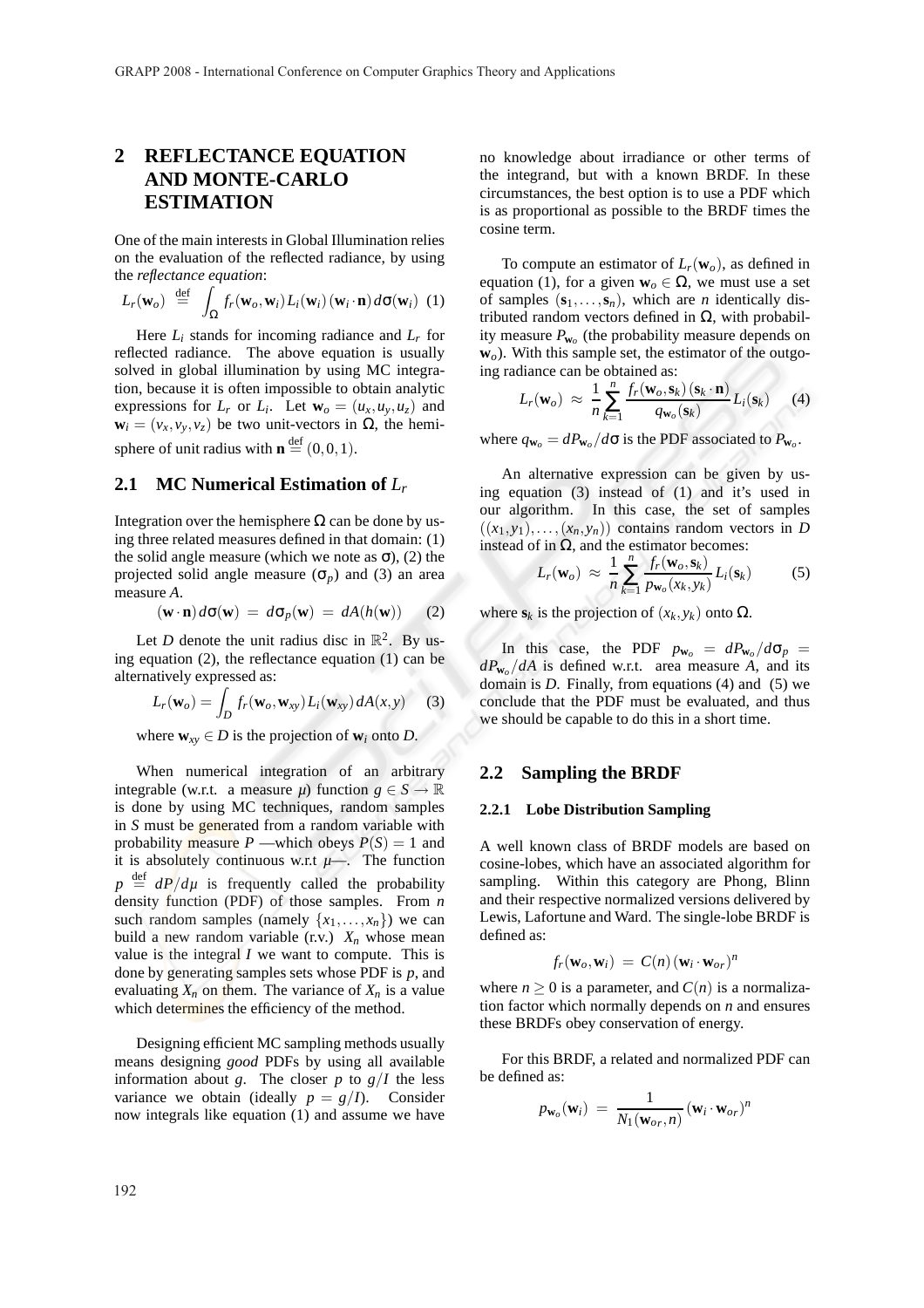where  $N_1$  ensures normalization and is defined as:

$$
N_1(\mathbf{a},n) \stackrel{\text{def}}{=} \int_{\Omega} (\mathbf{w}_i \cdot \mathbf{a})^n d\sigma(\mathbf{w}_i)
$$

*N*<sup>1</sup> is called a *single axis moment around axis* **a** and analytical expressions for it are known (Arvo, 1995).

In order to obtain samples distributed according to this PDF, we obtain a random vector  $w_i$  whose spherical coordinates are:

$$
(\theta_{\mathbf{w}i}, \phi_{\mathbf{w}i}) = \left(\arccos\left(\xi_1^{\frac{1}{n+1}}\right), 2\pi\xi_2\right)
$$

where  $\xi_1$  and  $\xi_1$  are two independent uniformly distributed random variables with values in  $[0,1)$ .

A variant of this PDF avoids evaluation of  $N_1$  by using samples on the whole sphere  $\mathcal{S}^2$ , instead of only the hemisphere  $\Omega$ . Taking into account the part of the lobe under the surface, it makes  $N_1(\mathbf{w}_o,n)$  independent of  $\mathbf{w}_o$  and equal to  $N_1(\mathbf{n}, n) = 2\pi/(n+1)$ . This PDF is defined in the sphere, however, when a sample is produced under the surface, the contribution of that sample to the integral is taken as zero. The algorithm is faster and still unbiased, but it has higher variance when **w***<sup>o</sup>* approaches grazing angles.

Cosine-lobe sampling is the most efficient sampling for Phong BRDF and its variations but this scheme is not suitable for non-lobe-based BRDFs.

#### **2.2.2 The Factorized BRDF Representation**

Recent work about effective importance sampling strategies for arbitrary BRDFs is Lawrence's factorization of the BRDF (Lawrence et al., 2004). This function is decomposed as the product of two 1D functions, stored compactly in tabular form, and then it is used for sampling.

A first factorization, after a reparametrization based on the half angle, gives a decomposition into 2D factors of the initial data matrix *Y* containing  $N_{\bf w} \times N_{\bf w_0}$  values along the outgoing elevation angle and the outgoing azimuthal angle. After that, *Y* is approximated by the product of two matrices of lower dimension: *G* is  $N_w \times J$  and *F* is an  $J \times N_{w}$  matrix. Both matrices are always positive by using the nonnegative matrix factorization (NMF) method (Lee and Seung,  $2000$ )<sup>1</sup>.

A second factorization of the view independent *G* matrix leads to the product of two matrices of one dimension, very easy to sample by numerical inversion of the Cumulative Distribution Function after normalization.

$$
f_r(\mathbf{w}_o, \mathbf{w}_i) \cos(\mathbf{w}_i) \approx \sum_j^J F_j(\mathbf{w}_o) \sum_k^K u_{jk}(\theta_{\mathbf{w}}) v_{jk}(\phi_{\mathbf{w}}).
$$
\n(6)

Each  $L = J \times K$  factor is intuitively the approximation of a specific lobe of the original BRDF. When the factorization is used in generating random directions two steps are necessary. First sampling according to *F* selects one of the *L* lobes that contributes more energy for the current view. The CDF for this step is recomputed when the outgoing direction changes. Next the hemisphere is sampled according to selected lobe *l* by sequential generation of elevation and azimuthal angles using pre-computed CDF for factors  $u_l$  and  $v_l$  respectively.

## **3 OUR ALGORITHM**

We consider the reflectance equation given in (3), and the estimator in (5). The proposed sampling scheme yields more samples in areas where the BRDF times the cosine term has higher values, thus achieving importance sampling. The usage of area measure *A* on *D* is better than σ on  $\Omega$  because this makes it unnecessary to include the cosine term in the formulation or the computation, making the first simpler and the second faster and more reliable. Also, the algorithm is independent of the BRDF and avoids user guidance.

Our method is based on rejection sampling (Gentle, 2003). This is a very simple and well known technique that yields a PDF proportional to any function  $g \in G \to \mathbb{R}$ . It only requires that *g* can be evaluated, and its maximum value *m* in *G* to be known. However, it runs a loop which in fact can be executed a unbounded number of times, thus it potentially yields large computing times even in the cases when *g* can be quickly evaluated.

The probability for a sample to be accepted is *e*/*m*, where  $e > 0$  is the average value of  $g$  in the domain *G*. The number of times the main loop is executed (until a valid sample is obtained) is a geometric distribution with success probability *e*/*m*, and thus the average number of trials is  $m/e$ , which can be quite large for *e* ≪ *m*.

The core of our approach is an hierarchical quadtree structure which can be used to efficiently obtain samples with a PDF exactly proportional to the target function. The adaptive approach checks whether a region can be safely used for raw rejection sampling. This check consists on evaluating, for that region, the average number  $n_t$  of trials with rejection sampling in that region. This can be known provided we know both *e* and *m* for the region. If  $n_t$  is above a

<sup>&</sup>lt;sup>1</sup>Code sample is given by J. Lawrence in <http://www.cs.virginia.edu/ jdl/nmf/>.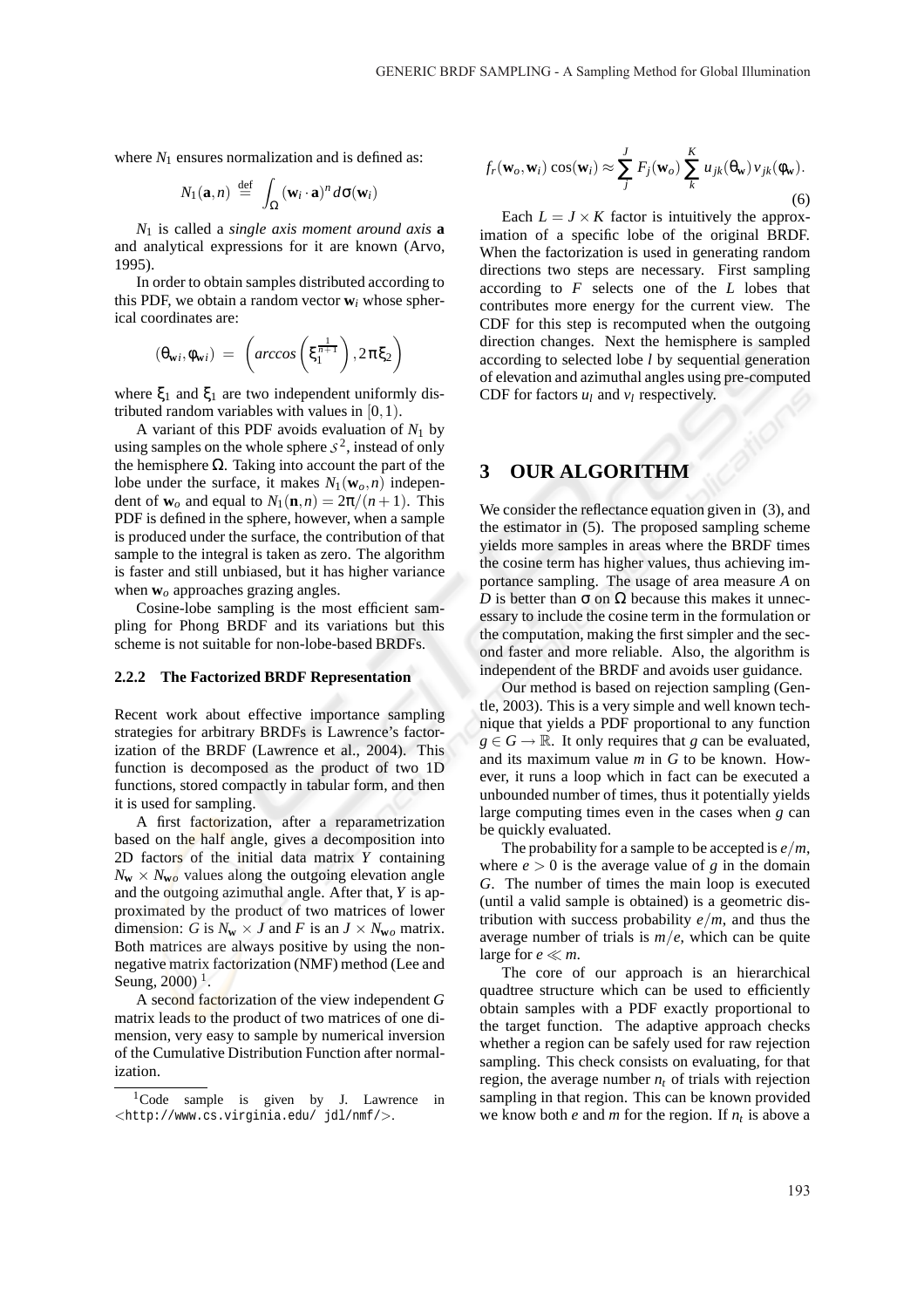threshold number  $n_{max}$ , then the region is subdivided in four, and the criterion is applied to these four subregions. Otherwise, the region is not subdivided. If we apply this recursive process starting from *D* (the unit radius disc centered at the origin), we obtain a quadtree which can be used to efficiently sample the BRDF. In the next section, further details are given about this process.

### **3.1 Building the Adaptive Structures**

As the sampling process requires a PDF proportional to  $f_r(\mathbf{w}_o, \cdot)$  for arbitrary values of  $\mathbf{w}_o$  and for a finite collection of BRDFs in a scene, it is necessary to create a *quadtree* structure that subdivides the unit disc domain for each  $(f_r, w_o)$  pair. In the case of  $w_o$ , a finite set of vectors  $S = {\mathbf{w}_1, \dots, \mathbf{w}_n}$  can be used. When an arbitrary  $w_0$  is given, it is necessary to select the nearest  $w_j$  to  $w_o$  and use the corresponding structure. The error induced by using  $w_j$  instead of **w***<sup>o</sup>* can be reduced by using a large *n* and uniformly distributing vectors  $w_j$ . Note that, since we assume the BRDF to be isotropic, it is enough for *S* to include vectors in the plane XZ, thus a rotation must be applied to  $w<sub>o</sub>$  before finding the nearest  $w<sub>j</sub>$ . The inverse rotation must be applied to resulting samples.

For a given quadtree in this structure, each node *i* has an associated region  $R_i \subseteq D$ , which it is a square area defined by:

$$
R_i = [u_i, u_i + s_i) \times [v_i, v_i + s_i)
$$

where  $(u_i, v_i)$  is the lower left vertex of the region boundary and  $s_i$  is the edge length. The region associated to the root node is the full domain  $[0, 1)^2$ .

The algorithm creates the root node and it checks the criteria for subdivision. If the split is necessary, four new child nodes are created, each one with an associated region with a edge length size half of that of the parent. Then, process is recursively applied to these new four nodes. The recursive algorithm ends in case no split is necessary or a predefined maximal depth is reached.

In order to check the subdivision criteria for node *i* these values must be computed:

$$
M_i = \max \{ f_r(\mathbf{w}_o, \mathbf{w}_{ixy}) \mid (x, y) \in R_i \}
$$
  

$$
I_i = \int_{R_i} f_r(\mathbf{w}_o, \mathbf{w}_{ixy}) dA(x, y)
$$
  

$$
V_i = s_i^2 M_i
$$

 $M_i$  is the smaller upper bound for values of  $f_r$  in the *i*-th region,  $I_i$  is the integral of the BRDF in the region and  $V_i$  is the volume of the space where rejection sampling is done. Both  $M_i$  and  $I_i$  can be computed by evaluating  $f_r$  on a very dense grid of points in  $R_i$ creating the quadtree, or alternatively a bottom-up approach could be used which starts by obtaining these values at the maximum depth possible (with a high resolution grid) and then it stores them so the data can be used during tree construction. Therefore, the algorithm only requires to be able to evaluate the BRDF. In any case, it holds that the sum of the *I<sup>i</sup>* values for the four children of a parent node must be equal to that value on the parent.

The subdivision criteria used must ensure that rejection sampling on leaf nodes can be done with an *a priori* bounded number of average trials *nmax*. This can be easily ensuring that: *Ii*

$$
n_{\text{max}} \frac{I_i}{V_i} \geq 1 \tag{7}
$$

where the probability for accepting a sample is *Ii*/*V<sup>i</sup>* .

When this inequality does not holds, the node must be split. In our implementation, we have used  $n_{max} = 2$ . The larger  $n_{max}$  the less memory that is needed (because the quadtree has smaller depth) and the less time is used for quadtree traversal, but more time is needed for rejection sampling on leaf nodes.

### **3.2 Obtaining Sample Directions**

Generating a random direction involves selecting a leaf node and then doing rejection sampling on that node. If the *i*-th node is a leaf node, then the probability for selecting it must be proportional to  $I_i$  (more exactly it is  $I_i/I_0$ , if we assume the root node has index 0). A leaf node is selected following a path from the root to the leaf. On each step, starting from the root, the integrals *I<sup>i</sup>* of the descendants nodes are used for randomly choosing one child to continue the path down.

To do this, we can store in each node *i* four values  $F_{i0}, \ldots, F_{i3}$ , defined as:

$$
F_{ik} = \frac{\sum_{j=0}^{k} I_{C_{ij}}}{\sum_{j=0}^{3} I_{C_{ij}}}
$$

where  $C_{ij}$  is the index of *i*-th node *j*-th child node (note that  $F_{i3} = 1$ ). Leaf selection is then simply a loop:

Algorithm 1

| LeafNodeSelection()                                   |
|-------------------------------------------------------|
|                                                       |
| $i := 0$ (index of root node)                         |
| <i>while i</i> -th node is not a leaf do <b>begin</b> |
| r := uniform random value in [0, 1)                   |
| j := min. natural such that $r < F_{ii}$              |
| $i := j$                                              |
| end                                                   |
| return i                                              |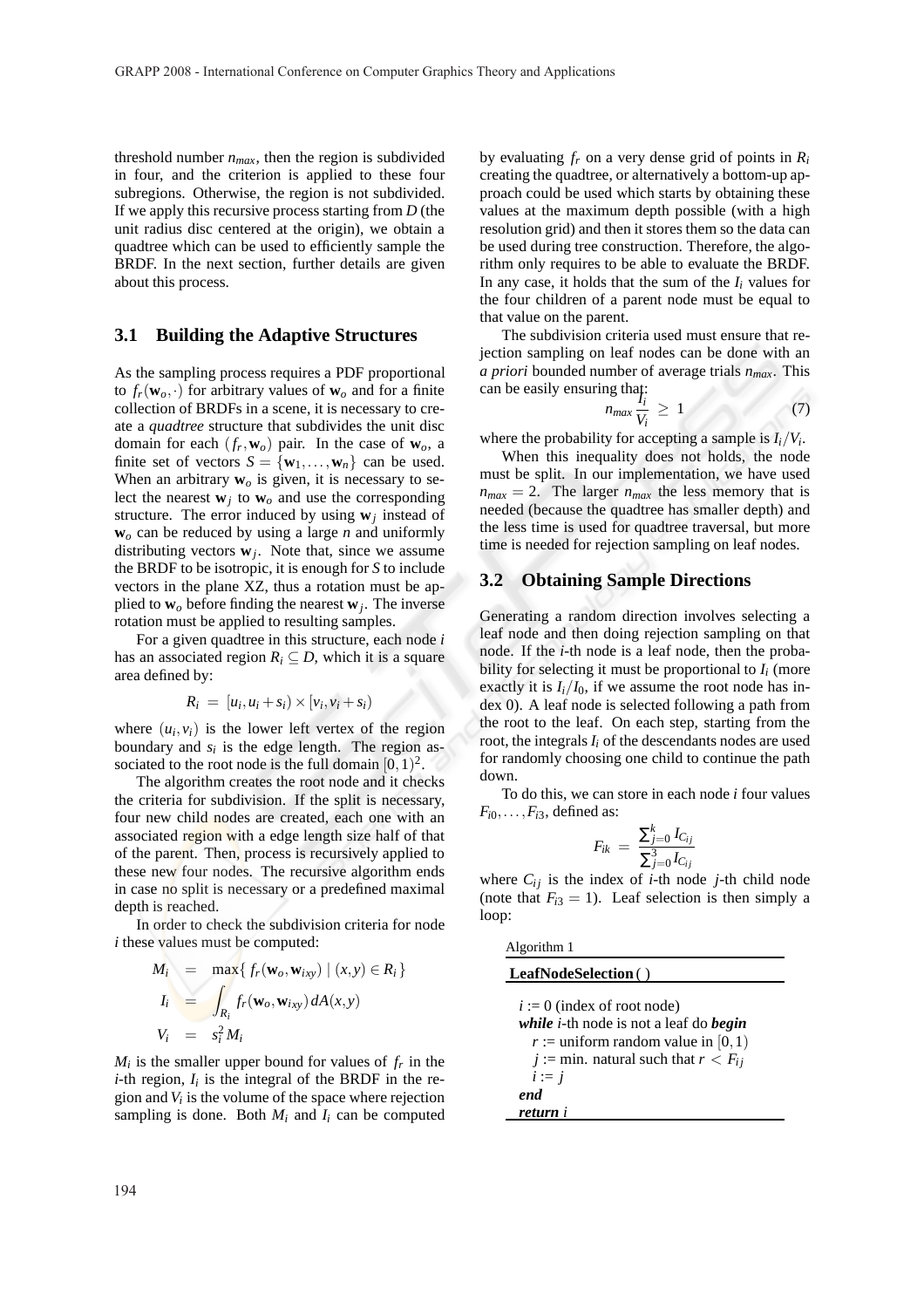Rejection sampling on the resulting *i*-th node is carried out. This consists in selecting a random vector  $(x, y, z) \subseteq \mathbb{R}^3$  with uniform distribution in the prism  $R_i \times [0, M_i]$ . Value  $z = \sqrt{x^2 + y^2}$  is then obtained and the condition  $f_r(\mathbf{w}_o, \mathbf{w}_{xy}) < z$  is checked. If it holds, $w_{xy}$  is returned as the resulting sample, otherwise a new sample must be generated and checked. A sample is valid with probability  $I_i/V_i$ , which is necessarily greater than  $1/n_{max}$ , because of inequality (7).

With our method samples on the disc will follow a distribution where more samples are placed in parts of the domain where the function has higher values. In fact, it is exactly proportional to the BRDF.



Figure 1: Both images show a distribution of 2500 samples obtained with our disc method. The left one shows how the samples match the BRDF function (in red). The image on the right is the projection on disc of those directions.

# **3.3 Quadtree Traversing for Optimal Sampling**

Some considerations should be taken in order to increase the time performance. For example rather than asking for a single sample  $s_i$  we can implement a single recursive traversal algorithm which yields a set of *n* samples. Each node is visited once at most, instead of visiting it *n* times as it would be the case when using the basic approach we introduced.

First the algorithm starts by requesting *n* samples in the root node region and proceeding recursively. Whenever a node with index *i* is visited, the program must produce *t* random samples in *R<sup>i</sup>* . If the *i*-th node is a leaf, those *t* samples are obtained by rejection sampling. When *i*-th node is an inner node, a partition of *t* is done, selecting four random integer values  $m_{i,0}, \ldots, m_{i,3}$ , which hold  $m_{i,0} + m_{i,1} + m_{i,2} + m_{i,3} = t$ and in such a way that the average value of  $m_{i,j}$  is  $nI_{C(i,j)}/I_i$ . Then the algorithm is recursively called for each *j*-th child  $C(i, j)$  of *i*-th node (this is not done if  $m_{i,j} = 0$ , and as a result we obtain four sets with *t* samples in total. These four sets can be joined in one, which is the resulting set of *t* samples. Each leaf node

*j* contains *nIi*/*I*<sup>0</sup> samples on the average, as required by importance sampling.

# **4 RESULTS**

In this section we provide results for our adaptive sampling method for various reflectance models, and we compare the computing time and average relative error we obtain for several images under different sampling strategies (PDFs).

We have analyzed different PDF functions (including the one we present) and we have measured their performance for various BRDFs models when high variation occurs, for instance, at a specular peak. Images have been obtained with a varying number of samples per pixel ranging from 1 sample,  $5^2$ ,  $10^2$ ,  $15^2$ ,  $20^2$ ,  $30^2$ ,  $40^2$ ,  $50^2$  and  $1000^2$  samples. The maximum quality ( $1000<sup>2</sup>$  samples) has been used to produce a reference image. We assign to each image a relative error value, computed with respect to this reference image. We average relative error for all pixels with non-null radiance in the reference image and report it as a percentage.

The full set of images takes each BRDF function from a list of the most common theoretical and empirical models (table 2) and samples them with the following five PDFs: (1) uniform sampling technique, (2) cosine lobe sampling on  $s^2$  and  $\Omega$ , (3) Lawrence's factorization (Lawrence et al., 2004) and (4) the proposed adaptive method. All the images were rendered using a naive path tracing algorithm in a Linux machine with an AMD64 processor and 2GB of RAM.



Figure 2: Rendering image example of the test scene.

### **4.1 Glossy Sphere**

Considering a sphere object lit by a single area light, as shown in Figure 2. We focused our measures on the portion of the image containing the highlight on the sphere, because in that portion is where efficiency of different sampling approaches differs the most.

Each PDF model, with exception of uniform sampling and our method, is assigned a set of manually adjusted parameters in order to match the target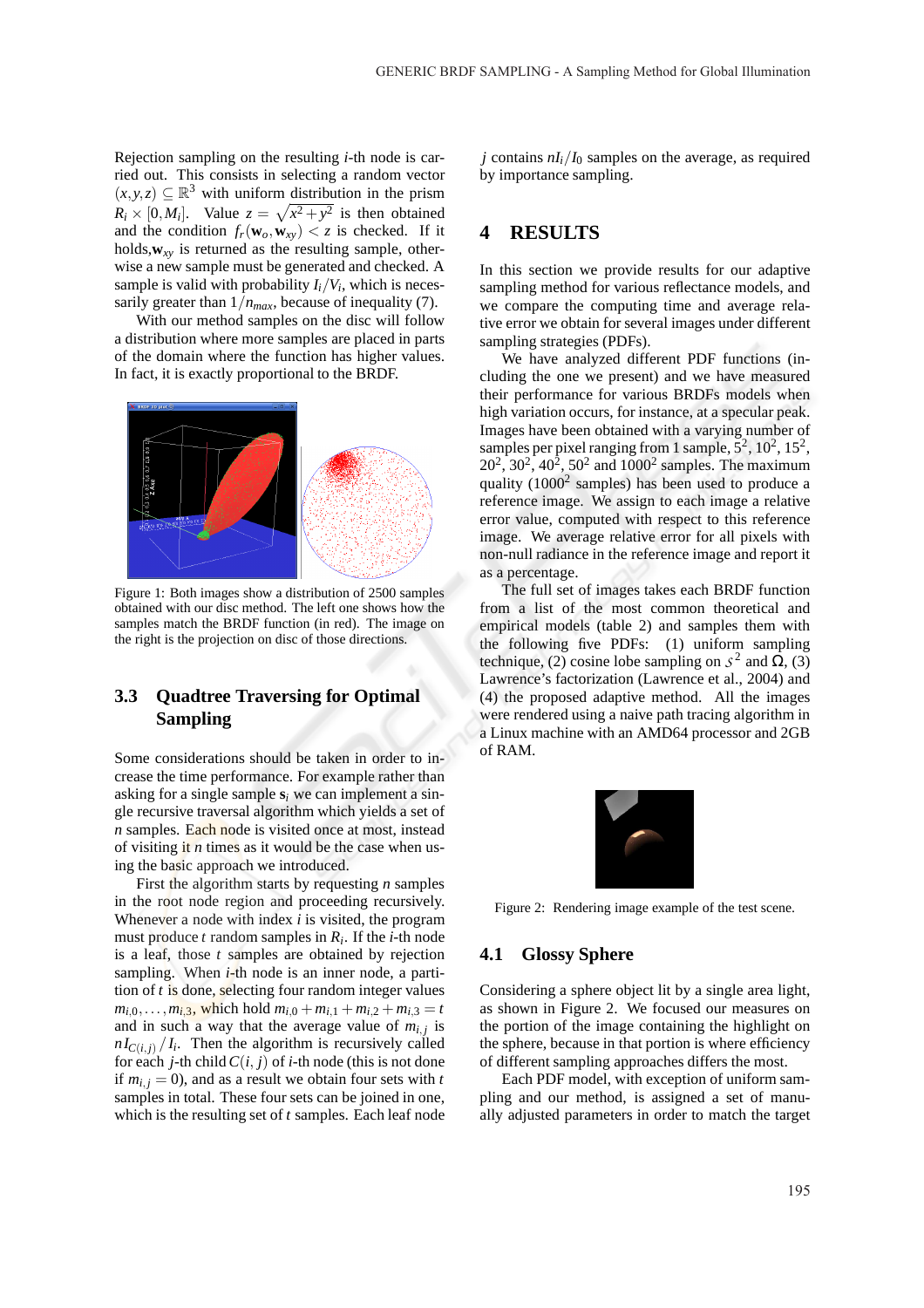BRDF. For example, a cosine-lobe based PDF uses an exponent parameter *n*. This value could be taken from the corresponding exponent in the BRDF in use, however, there is no information to set the PDFs exponent if we sample a BRDF model which does not depend on that parameter, thus a constant must be used. To make comparisons fairer we have manually found the exponent that yields the best match between the lobebased PDF and each BRDF function. Even for Phongbased BRDFs, the best *n* for the PDF can be different to the BRDFs exponent. This is because both the PDF and the BRDF include the term  $(\mathbf{w}_o \cdot \mathbf{w}_i)^n$ , however the BRDF also includes the cosine term  $(\mathbf{w}_i \cdot \mathbf{n})$ whereas the PDF does not.

For the Factored PDF we have found the best factorization. It is necessary to find seven values for each  $BRDF$ . Parameters are:  $N_{\theta_{\mathbf{w}\sigma}} \times N_{\phi_{\mathbf{w}\sigma}}$  and  $N_{\theta_{\mathbf{p}}} \times N_{\phi_{\mathbf{p}}}$  for matrix size,  $J \times K$  for the numbers of lobes that approximates the BRDF and whether or not to use the half-angle reparametrization. Best values are found comparing the average original matrix value with the average from the product of factors.

To compare the various PDF functions we plot the sampling time obtained vs. non-null pixel averaged relative error. By considering this, we can select the best method as the one that gives less error for a given time. The results are plotted in Figure 3. Numerical data is given in Table 1.



Figure 3: PDF comparative for Sphere scene. Manual selection of the cosine lobe exponent is needed, as well as the best factorization has to be found.

As the graph shows, the plot of our method is in most cases below the others. This means that, with same time our sampling performed best and also with same error our method needs less time. The adaptive method not only can be used with any isotropic BRDF but it also does not need manual selection of parameters, and it requires no knowledge of the BRDF. It just requires the ability to evaluate the BRDF.

Table 1: Relative error and average sampling time in seconds for each PDF and test scene when  $50^2$  samples are taken compared to the  $1000<sup>2</sup>$  sample reference image.

|                 | error | time    |
|-----------------|-------|---------|
| Uniform         | 5.82% | 0.03792 |
| C.Lobe $s^2$    | 2.39% | 0.28328 |
| C.Lobe $\Omega$ | 2.24% | 0.35734 |
| Adaptive        | 2.13% | 0.20032 |
| Factored        | 3.19% | 0.2986  |

#### **4.2 Sampling many BRDFs**

In this point we treat on the Dragon model from the Stanford University<sup>2</sup>. The reflectance function used in this scene corresponds to Oren's (Oren and Nayar, 1994) with a rough value of 0.83, and a Strauss instance (Strauss, 1990) mostly smooth for floor and wall respectively. The dragon itself has a Lafortune BRDF (Lafortune and Willems, 1994) with exponent  $n = 20$ . With this mixture of BRDFs, visually we can compare our sampling method with uniform sampling, cosine lobe in Ω, and the Factored representation of Lawrence, with manually adjusted parametrization to fit the shape of each BRDF instance. With only 100 samples, our algorithm gives results with less noise than the others. You can see in Figure 4.

# **4.3 Quadtree Set Construction Requirements**

It was mentioned previously that our algorithm involves some more computations in order to closely represent any BRDF function. Table 2 shows information related to the cost in seconds of the precomputation for a given number of quadtree structures and varying incident angle directions. Once we have these structures on memory, they are used to estimate radiance. The values that are listed in the table correspond to the pre-computation of 90 quadtrees, which is high enough to ensure a structure is available very close to any incident direction. Average value is 20.71 seconds compared with 51.27, the cost of factorized computation and pre-computation of CDFs for sampling by using Lawrence's technique. Also you may notice the extreme difference in terms of time between experimental and physically based reflection models.

Another issue concerning the requirements of our method is memory consumption. Let us consider

 $2$ The Stanford 3D Scanning Repository at <http://graphics.stanford.edu/data/3Dscanrep/>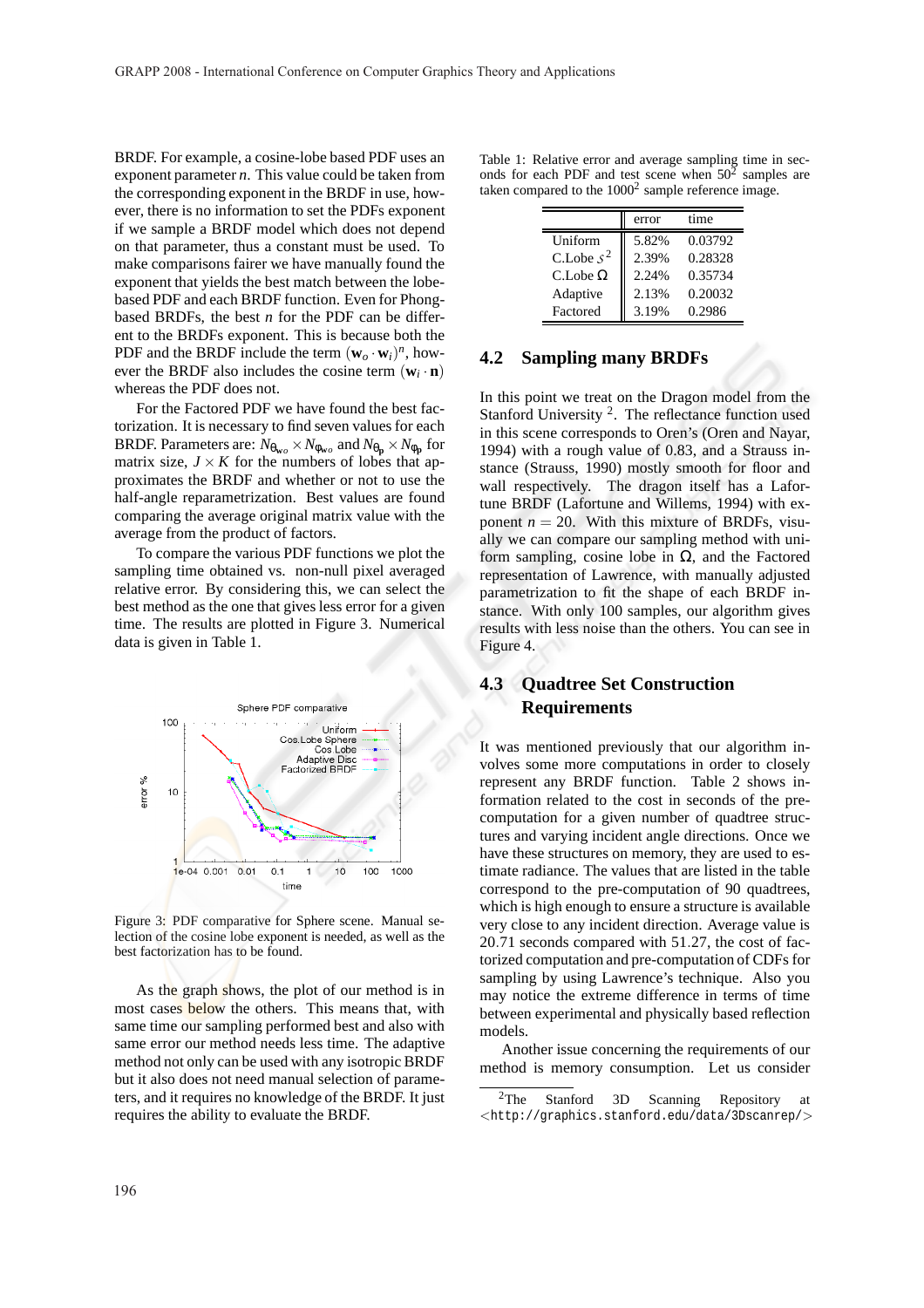

Figure 4: From left to right, images corresponding to uniform PDF, adjusted cosine-lobe strategy in  $Ω$ , the Factored representation of the BRDF and finally our algorithm sampling. Adaptive Disc shows less noise using the same number of samples than the others. The resolution is 400 x 400 pixels. Following the same order, sampling time is: 9.232, 114.735, 90.028 and 133.172 seconds respectively.

Table 2: Quadtree creation times for each BRDF model for Adaptive method compare with factorization and precomputation times of Factored PDF. Memory requirements for both methods are also given. Data is relative to the glossy scene.

| <b>BRDF</b>    |       | Adaptive | Factorized   |      |
|----------------|-------|----------|--------------|------|
|                | (sec) | (KB)     | (sec)        | (KB) |
| Ashikhmin      | 51.4  | 6.25     | 82.9<br>1031 |      |
| BeardMax.      | 15.5  | 1713.25  | 17.3         | 6454 |
| Blinn          | 8.7   | 582.25   | 83.7         | 6481 |
| Coupled        | 22.6  | 6.25     | 22.2         | 1033 |
| He             | 102.7 | 2407.25  | 75.1         | 1034 |
| Lafortune      | 6.6   | 1275.25  | 53.2         | 6445 |
| Lewis          | 6.9   | 1279.25  | 119.3        | 6445 |
| Minnaert       | 7.3   | 1461.25  | 4.9          | 1031 |
| Oren           | 10.5  | 6.25     | 8.5          | 1033 |
| Phong          | 6.9   | 1279.25  | 9.2          | 6445 |
| Poulin         | 35.5  | 297.25   | 5.4          | 1038 |
| SchlickD       | 19.1  | 342.25   | 77.9         | 1033 |
| SchlickS       | 13.2  | 780.25   | 26.5         | 1043 |
| <b>Strauss</b> | 10.9  | 727.25   | 59.3         | 1052 |
| Torrance       | 8.3   | 631.25   | 122.0        | 1029 |
| Ward           | 20.7  | 483.25   | 51.3         | 1038 |

firstly our basic algorithm with no optimizations. A single quadtree represents the unit disc domain as node regions given an incident direction. Its depth, and so its memory, depends on the nmax parameter (see equation 7). Table 3 shows the cost of a single quadtree when the nmax param changes. Memory increments when many quadtrees are calculated and stored. Table 2 shows the cost in KB for 90 quadtrees and for each BRDF taking nmax as 2. Avarage value of our method is 0.81 MB compared with 2.67 MB of the factorized BRDF.

Table 3: Memory in KBytes for Adaptive Disc using  $\theta_{\mathbf{w}\rho} =$ 74◦ .

| Disc | nmax      | ن. 1   | 1.6 |       |     |      |
|------|-----------|--------|-----|-------|-----|------|
|      | <b>KB</b> | 2056.5 | 543 | 12.51 | 4.O | 3.33 |

# **5 CONCLUSION**

We have presented a new sampling method based on an adaptive and parameterless algorithm which implements a PDF exactly proportional to generic BRDF. Reflected directions were sampled using importance sampling of the BRDF times the cosine term which is preferable to only sampling the BRDF. The method can be used for numerical Monte-Carlo based integration in global illumination or in other contexts. Its efficiency is similar or even better than standard sampling methods with manually selected optimal parameter values.

We also tested our adaptive sampling method with tabulated BRDF representations (Matusik et al., 2003) since they can be evaluated. We further plan to develop, as future work, a method to acquire BRDF data from an inexpensive 3D scanner, as a way to deal with real world materials. We also plan to further reduce both sampling time and quadtree construction time by using more optimized sequential programs, SIMD instructions sets or parallel graphics hardware.

### **ACKNOWLEDGEMENTS**

Special thanks to Francisco Javier Melero for his contribution on this work. This work has been supported by a grant coded as TIN2004-07672-C03-02 of the Spanish Ministry of Education and Science.